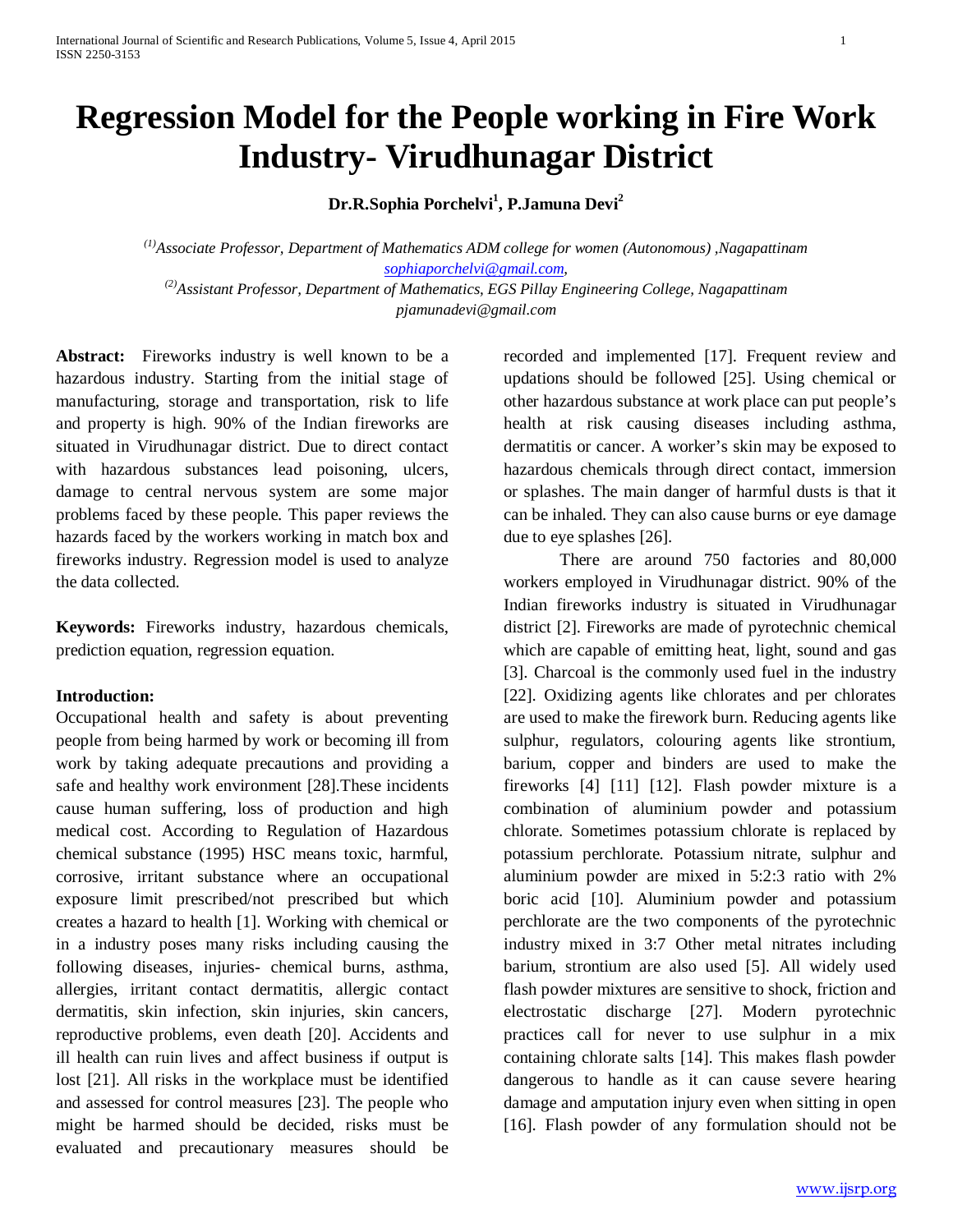mixed in huge quantities by amateur pyrotechnicians [24].

Unsafe acts and unsafe conditions are the main reasons for these accidents [3]. Inhalation of aluminium dusts causes pulmonary diseases [7]. The phosphorous used in match box industries also has severe effects on human. There are several forms of phosphorous white, red and black phosphorous. White phosphorous is highly dangerous. It causes skin burns. While burning it may cause damage to liver, heart and kidneys [8]. Potassium perchlorate affects the thyroid gland. A case of grave's disease with potassium perchlorate for 22 years without ill effect is identified. Some studies suggest that has pulmonary toxic effects as well [9]. Workers exposed to perchlorate were found to have a significant systolic blood pressure rise when compared to the workers who were not exposed to perchlorates. At a presentation it has suggested that environmental exposure to perchlorate in pregnant women with hypothyroidism may be associated with significant risk of low IQ in their children [10]. Workers had cases of chronic headaches, dizziness and ulcers due to high level of exposure of Mn during the manufacturing process. Workers didn't wear masks or gloves while working, and hence respiratory tract was deducted as a possible source of entry of the metal into the body.[13] Elemental sulphur is non toxic but many simple sulphur derivatives cause damage to human. Globally sulphuric substances can have the following effects on human health. Neurological effects and behavioral changes, disturbance to blood circulation, heart damage, effect on eye and eye sight, reproductive failure, damage to immune system, hearing defects. [8] Figure 1 below shows the composition and effects of chemicals used in fireworks. [15] [19]



Fig 1:Composition of fireworks and its effects

# **Case study on presence of potassium perchlorate in fireworks:**

Samples are collected from 15 different fire work industries and the quantity of potassium perchlorate are measured and tabulated where  $x=$  mass of firework (in

milligram/square cm) and  $y =$  potassium perchlorate (in milligram/ square cm). x is independent variable while y is the dependent variable.

| S.No           | Mass(x) | Potassium      |
|----------------|---------|----------------|
|                |         | perchlorate(y) |
| $\mathbf{1}$   | 161.8   | 82.4           |
| $\overline{2}$ | 106.5   | 51.5           |
| $\overline{3}$ | 118.9   | 54.6           |
| $\overline{4}$ | 64.2    | 30.9           |
| 5              | 89.4    | 47.2           |
| 6              | 100.8   | 46.3           |
| $\overline{7}$ | 131.7   | 66.2           |
| 8              | 111.6   | 54.3           |
| 9              | 97.6    | 49.6           |
| 10             | 118.7   | 59.3           |
| 11             | 86.3    | 45.1           |
| 12             | 238.4   | 100.3          |
| 13             | 54.2    | 25.9           |
| 14             | 342.5   | 193.5          |
| 15             | 68.3    | 34.2           |

This data is analyzed for the presence of outliers. Outliers are unusually small or large data value. There are observations which are distinctly different from other observation. It may occur due to mistake in coding, wrong entry or extraordinary event. The researcher must decide whether the unusual data should be represented in the study or not. Outliers should be given careful attention to determine the reasons for large fluctuation between observed and predicted response. [41]The box plot diagram can be used to detect whether the outlier is extreme outlier or mild outlier.[12]

54.2, 64.2, 68.3, 86.3, 89.4, 97.6, 100.8, 106.5, 111.6, 118.7, 118.9, 131.7, 161.8, 238.4, 342.5

Median, lower quartile and upper quartile are calculated. median  $M = 106.5$ ,

Lower quartile  $L_a = 86.3$ ,

Upper quartile  $U_q = 131.7$ 

Inter quartile range iqr =  $U_a - L_a = 45.4$ 

 $1.5 * iqr = 68.1$  and  $3 * iqr = 136.2$ 

 $U_a + 1.5 * iqr = 131.7 + 68.1 = 199.8$ 

 $L_q - 1.5 * iqr = 86.3 - 68.1 = 18.2$ 

Therefore 238.4 and 342.5 are the outliers in the upper end and there are no outliers in the lower end.

 $U_q$  + 3 \*  $iqr$  = 131.7 + 136.2 = 267.9

Therefore 342.5 is the extreme outlier and 238.4 is the mild outlier.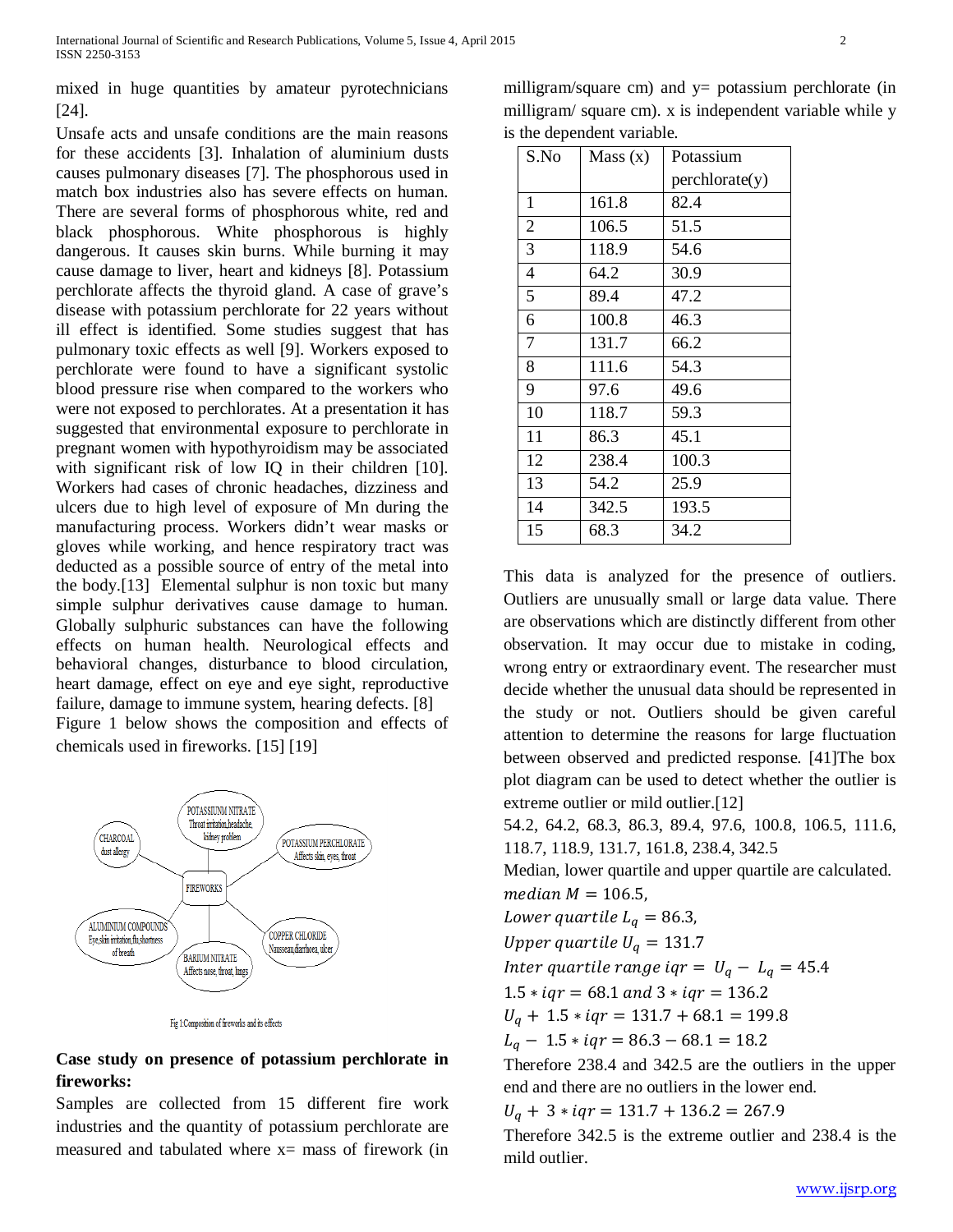International Journal of Scientific and Research Publications, Volume 5, Issue 4, April 2015 3 ISSN 2250-3153

The scatter diagram (figure 2) of the independent variable x is shown below.



Finally the decision maker decides whether to include or exclude the outlier point by analyzing the errors. By this method we get the prediction equations with better accuracy.

*Case (i): All the 12 samples are included for getting the prediction equation by regression formula:*

$$
\sum_{i=4}^{15} x_i = 1503.7 \sum_{i=4}^{15} y_i = 752.8,
$$
  

$$
\sum_{i=4}^{15} x_i^2 = 264880.6 \sum_{i=4}^{15} x_i y_i = 135345.8
$$
  

$$
b = \frac{n \sum_{i=4}^{15} x_i y_i - (\sum_{i=4}^{15} x_i \times \sum_{i=4}^{15} y_i)}{n \sum_{i=4}^{15} x_i^2 - (\sum_{i=4}^{15} x_i)^2}
$$

$$
\therefore b = 0.54
$$
  

$$
a = \frac{\sum_{i=4}^{15} y_i - b \sum_{i=4}^{15} x_i}{n}
$$

∴  $a = -4.49$ 

The regression equation is  $y_i = a + bx_i = -4.49 +$  $0.54 x_i$ 

Now use the first three observations to find predicted values.

when  $x_{1}$ =161.8, the predicted value of  $y_1$  $= 82.31$  while the observed value is 82.4 when  $x_{2}=106.5$ , the predicted value of  $y_2 =$ 52.64 while the observed value is 51.5 when  $x_{3=}$ 118.9, the predicted value of  $y_3$  $= 59.30$  while the observed value is 54.6 From the observed and predicted values, errors or residues are calculated.

 $e_1 = -0.09, e_2 = 1.14, e_3 = 4.70$ 

*Case (ii): All the samples except mild outlier (except 238.4)\* are considered for getting the prediction equation by regression formula:*

$$
\sum_{i=4}^{15^{*}} x_{i} = 1265.3 \sum_{i=4}^{15^{*}} y_{i} = 652.5
$$
  

$$
\sum_{i=4}^{15^{*}} x_{i}^{2} = 208046.01 \sum_{i=4}^{15^{*}} x_{i}y_{i} = 111434.3
$$
  
 $\therefore b = 0.58 \text{ and } a = -7.63$ 

The regression equation is  $y_i = a + bx_i = -7.63 +$  $0.58 x_i$ 

Now use the first three observations to find predicted values.

when  $x_{1}$ =161.8, the predicted value of  $y_1$  $= 86.54$  while the observed value is 82.4 when  $x_{2=}106.5$  , the predicted value of  $y_2 =$ 54.35 while the observed value is 51.5 when  $x_{3=}118.9$ , the predicted value of  $y_3$  $= 61.57$  while the observed value is 54.6 From the observed and predicted values, errors or residues are calculated.

 $e_1 = 4.14, e_2 = 2.85, e_3 = 6.97$ 

*Case (iii): All the samples except extreme outlier (except 342.5)\* are considered for getting the prediction equation by regression formula:*

$$
\sum_{i=4}^{15^{*}} x_{i} = 1161.2 \sum_{i=4}^{15^{*}} y_{i} = 559.3,
$$
  

$$
\sum_{i=4}^{15^{*}} x_{i}^{2} = 147574.3 \sum_{i=4}^{15^{*}} x_{i}y_{i} = 69072.08
$$
  

$$
b = 0.40, a = 8.48
$$

The regression equation is  $y_i = a + bx_i = 8.48 +$  $0.40 x_i$ 

Now use the first three observations to find predicted values.

when  $x_{1=}$ 161.8, the predicted value of  $y_1$  $= 73.41$  while the observed value is 82.4 when  $x_{2}=106.5$ , the predicted value of  $y_{2}=$ 51.22 while the observed value is 51.5 when  $x_{3=}118.9$ , the predicted value of  $y_3$  $= 56.20$  while the observed value is 54.6 From the observed and predicted values, errors or residues are calculated.

 $e_1 = -8.99, e_2 = -0.28, e_3 = 1.60$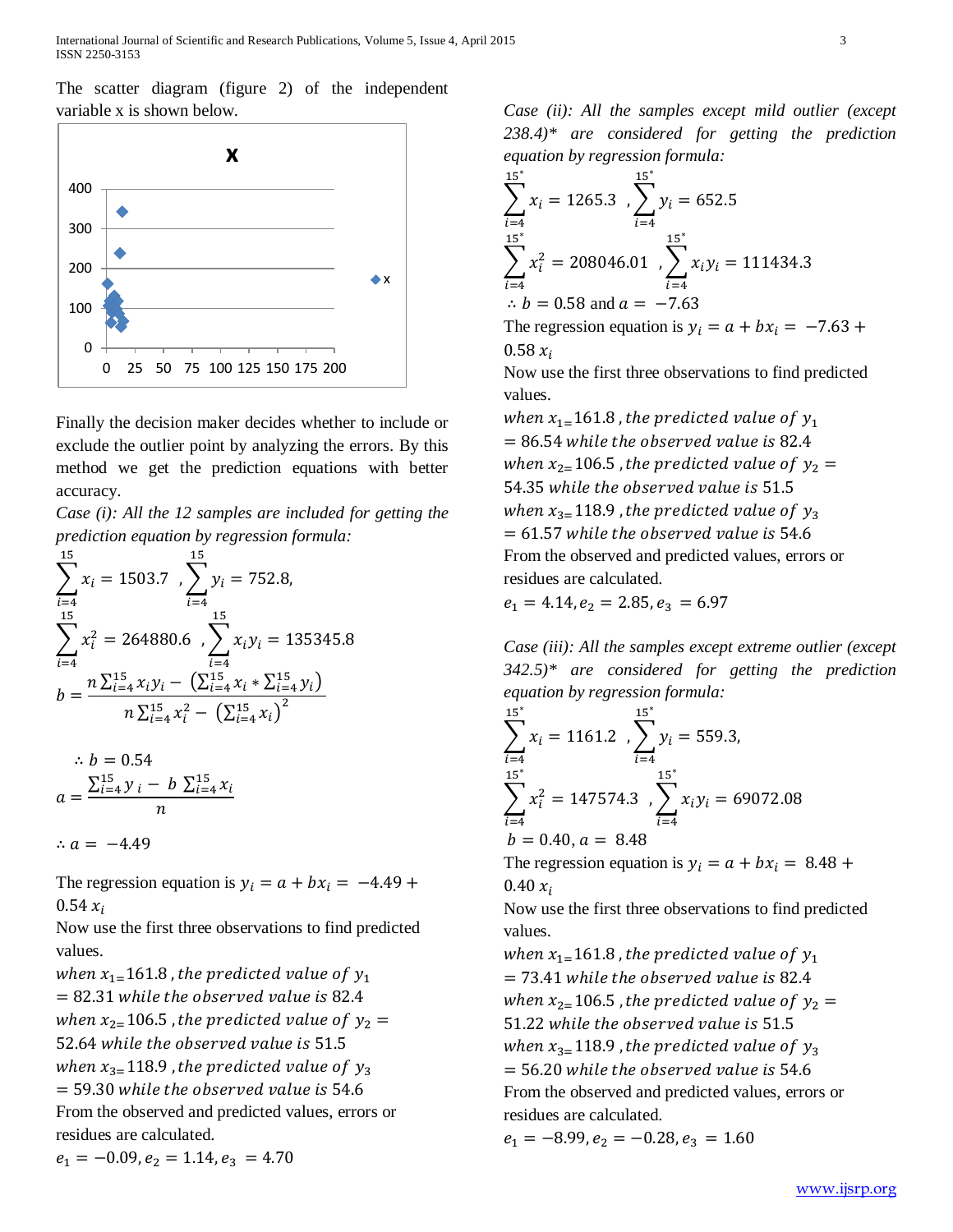*Case (iv): In the samples both the mild outlier and extreme outlier are excluded (except 238.4 and 342.5)\*for getting the prediction equation by regression formula:*

 $\sum_{i=4}^{15^*} x_i = 922.8$ ,  $\sum_{i=4}^{15^*} y_i = 459$  ${}^{15^*}_{i=4} y_i = 459$ ,  $\Sigma_{i=4}^{15^*} x_i^2 =$ 90739.76 , $\sum_{i=4}^{15^*} x_i y_i = 45160.56$  $b = 0.50, a = -0.44$ 

The regression equation is  $y_i = a + bx_i = -0.44 +$  $0.50 x_i$ 

Now use the first three observations to find predicted values.

when  $x_{1}$ = 161.8, the predicted value of  $y_1$  $= 80.81$  while the observed value is 82.4 when  $x_{2=}106.5$ , the predicted value of  $y_2 =$ 53.04 while the observed value is 51.5 when  $x_{3}=118.9$ , the predicted value of  $y_3$  $=$  59.27 while the observed value is 54.6 From the observed and predicted values, errors or residues are calculated.

 $e_1 = -1.59, e_2 = 1.54, e_3 = 4.67$ 

The solution for regression equations were got using excel solver. The graph below (figure 3) shows the slope of the residue line in the four cases including and excluding outliers. The decision maker can decide whether to include or exclude the sample to get accurate prediction equation. From the graph below we can find that the slope of residue 4 is more constant when compared to other residue lines. Therefore excluding the mild outlier and extreme outlier, the decision maker gets the better prediction equation.



## **Suggestion and Conclusion:**

The process can be automated or the materials can be handled mechanically. Proper training on the risk of chemicals of which they use in the work place can be promoted. Awareness about personal hygiene, proper protective equipment like gloves, apron can be provided and training for usage of latest protective equipment should be given. A thorough study about the workers in Virudhunagar district has been undergone and the prediction equation for the presence of potassium perchlorate in 15 different firework industries has been formed. The prediction equation are brought by the regression equation by excluding and including the outlier points to achieve the nearest prediction equation.

### **References:**

[1] Pamphlet of Health and safety in chemical industry, promoting a safe and healthy working environment and preventing injuries and diseases.

[2]A.Padma, Agile Augmentation of Clean Air in an Around Fire Cracker Industries Located Villages IOSR Journal of Environmental Science, Toxicology and Food Technology (IOSR-JESTFT) e-ISSN: 2319-2402,p-ISSN: 2319-2399.Volume 8, Issue 12 Ver. III (Dec. 2014), PP 01-06

www.iosrjournals.org [www.iosrjournals.org](http://www.iosrjournals.org/)

[3] N.Rajathilingam, A.Azhagurajan, Accident analysis in fireworks industries for the past decade in sivakasi, IJRSS, Volume 2, issue 2

[4]Dhruv Katoria, Dhruv Mehta, Dhruv Sehgal and Sameer Kumar, A Review of Risks to Workers Associated with Fireworks Industry**,**International Journal of Environmental Engineering and Management.ISSN 2231-1319, Volume 4, Number 3 (2013), pp. 259-264

[5] J.P. Sheller, O. Muchardt, B. Jonsson and M.B. Mikkelsen, Burn injuries caused by fireworks: effect of prophylaxis.

[6]J.M.C Connell,M.B,MRCP,Long Term Use of Potassium Perchlorate, Post Graduate Medical Journal,57, 516-517,1981

[7]. Aluminum, Hazardous Substance Fact sheet, New Jersey Department of Health and Senior Services.

[8]. N. Selvakumar, A.Azhagurajan, P. Sheikmohamed, A. Suresh, ballistic Behavior of gunpowder and flash powder for firework chemicals as a function Of particle size.

[9]. Potassium Per chlorate, Hazardous Substance Fact sheet, New Jersey Department of Health and Senior Services.

[10]. Potassium Nitrate, Hazardous Substance Fact sheet, New Jersey Department Of Health and Senior Services.

[11]. Barium Nitrate, Hazardous Substance Fact sheet, New Jersey Department of Health and Senior Services.

[12]. Copper Chloride, Hazardous Substance Fact sheet, New Jersey Department of Health and Senior Services.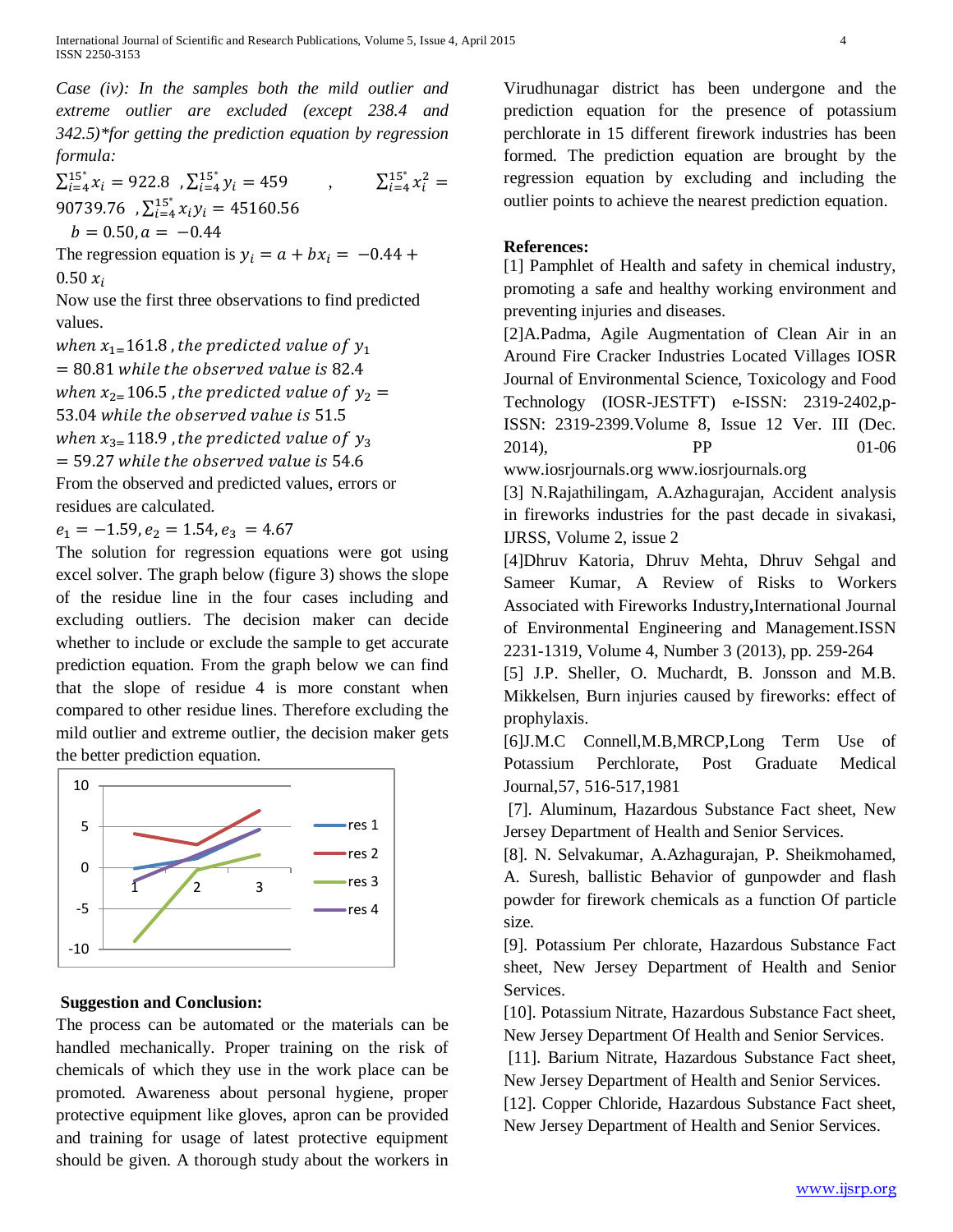[13]. Sukumar and R. Subramanian , Trace elements in scalp hair of Manufacturers of fireworks from Sivakasi, Tamil Nadu, The Science of the Total Environment, 114 (1992) 161-168.

[14] Palaneeswari, Muthulakshmi, A Study on Attitude of Fireworks Manufacturers in Sivakasi Towards Ecofriendly Fireworks, International Journal of Trade and Commerce-IIARTC July-December 2012, Volume 1, No. 2, pp. 204-212 ISSN-2277-5811 (Print), ISSN 2278- 9065 (www.sgsrjournals.com)

[15]http://www.ch.ic.ac.uk/local/projects/gondhia/comp osition.html

[16] Xu-Lin Chen, Yong-Jie Wang, Chang-Rong Wang, Shou-Sheng Li,Gunpowder explosion burns in fireworks factory: causes of death and management, Burns 28 (2002) 655–658

[17] Elham R. Al-Tamimi, MD, A peculiar case of a retained inert piece of fireworks as an intraocular foreign body in the anterior chamber, Saudi Journal of Ophthalmology (2013)

[18]Occupational health-a manual for primary health care workers, Report of WHO expert committee, S.No 714, Geneva WHO

[19] [http://www.madehow.com/Volume-](http://www.madehow.com/Volume-2/Fireworks.html#ixzz3PBFvk2J2)

[2/Fireworks.html#ixzz3PBFvk2J2](http://www.madehow.com/Volume-2/Fireworks.html#ixzz3PBFvk2J2)

[20] AndrisFreivalds, Alison B. Johnson., 1990. Timeseries analysis of Industrial accidents data. Journal of Occupational accidents 13, 179-193.

[21] Azhagurajan.A., 2005. Study on explosive waste disposal with a case study on fireworks waste. Journal of Industrial Pollution control 21, 43-50.

[22] Brock.H.,1949. A History of fireworks. George.G.Hararap Co. Ltd. London.

[23]Chelladurai.A. 1987, Fireworks – Principles and Practice – Tips to an Amateur – Do's and Don'ts. Standard fireworks, Sivakasi.

[24] Ghosh, K.N., 1987, The Principles of Fireworks. H.Khatsuria, Sivakasi.

[25] Sekar.T., et. al., 2010, Planning of industrial estate for fireworks industries in Sivakasi. International Journal of Engineering Science and Technology 2, 2207-2217.

[26] Xibahenanli., 2010, Analysis on occupationalrelated safety fatal accident reports of China, 2001– 2008. Safety Science 48 , 640-642.

[27] ElisabettaRenni, Elisabeth Krausmann, Valerio Cozzani., 2010. Industrial accidents triggered by lightning. Journal of Hazardous Materials 15, 42-48.

[28] Valerio Cozzani, MichelaCampedel, ElisabettaRenni, Elisabeth Krausmann., 2010. Industrial accidents triggered by flood events: Analysis of past accidents. Journal of Hazardous Materials 15, 501-509.

[40] Brook, Richard J and Arnold, Gregory C (1985) Applied Regression analysis and Experimental Design, USA Marcel Dekker Inc 1-50

[38] Mendenball, William et al (1993), "Statistics for management and economics" USA, Duxbury Press 668- 669

[34] Taha, Hamdy A(1997) Operational Research, An Introduction,  $6<sup>th</sup>$  edition Upper Saddle river New Jersey, Prentice Hall 349-363

[29] Dantzig, G.B. (1948) Programming in a Linear Structure. Comptroller, United States Air Force, Washington DC.

[30] Charnes, A. and Cooper, W.W. (1961) Management Models and the Industrial Applications of Linear Programming. John Wiley, New York.

[31] Lee, S.M. (1972) Goal Programming for Decision Analysis. Auerbach, Philadelphia.

[32] Ignizio, J.P. (1976) Goal Programming and Extensions. D. C. Heath and Company, Lexington.

[33] Lin, W.T. (1980) A Survey of Goal Programming Applications. Omega, **8**, 115-117.

http://dx.doi.org/10.1016/0305-0483(80)90047-X

[39] Rifai, A.K. (1996) A Note on the Structure of the Goal-Programming Model: Assessment and Evaluation. International Journal of Operations and Production Management, **16**, 40-49.

http://dx.doi.org/10.1108/01443579610106355

[37] Schniederjans, M.J. and Kwak, N.K. (1982) An Alternative Method for Solving Goal Programming Problems: A Reply. The Journal of the Operational Research Society, **33**, 859-860.

[36] Tamiz, M. and Jones, D.F. (2010) Practical Goal Programming. International Series in Operations Research & Management Science, Springer,NewYork. [http://www.springer.com/series/616](http://www.springer.com/series/6161) [1](http://www.springer.com/series/6161)

[41] Maizah Hura Ahmad,Robiahadnan,Zalina Mohd Daud,Lau Chik Kong,A goal programming approach for the problems analyzed using least square method, University Teknologi Malaysia 2005

[42] Tamiz, M., Jones, D.F. and El-darzin, E. (1995) A Review of Goal Programming and Its Applications. Annals of Operation Research, **58**, 39-53.